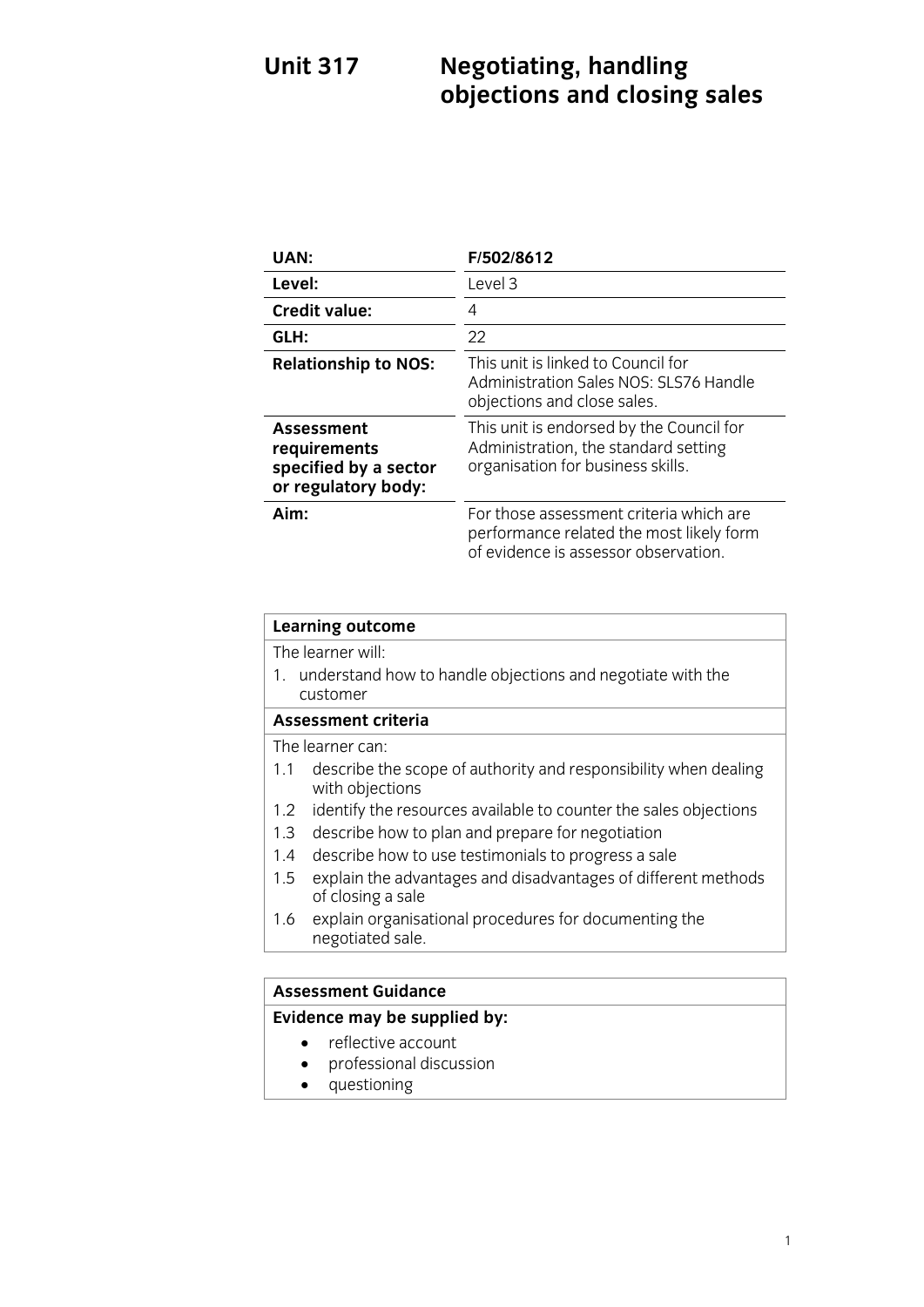## **Learning outcome**<br>The learner will:

2. be able to prepare for objections and negotiation with the customer

### Assessment criteria

The learner can:

- 2.1 identify possible sales objections and appropriate responses prior to dealing with the customer
- $2.2$ confirm authorisation to negotiate
- 2.3 prepare a negotiation plan that is capable of providing a mutually acceptable outcome. acceptable outcome.<br>Acceptable outcome.

### **Assessment Guidance**

### **Evidence may be supplied by:**

- 
- product<br>• product<br>• professional discussion professional discussion
	- questioning
	- reflective account
	- witness testimony

## **Learning outcome**<br>The learner will:

3. be able to handle objections

### Assessment criteria

The learner can:

- 3.1 identify customer needs and wants in relation to objections by using a variety of questioning techniques
- 3.2 identify and prioritise customers' concerns
- 3.3 provide evidence to the customer of the strengths of the organisation's products or services
- 3.4 confirm with the customer that the objection(s) have been overcome
- 3.5 identify and respond to verbal and non-verbal buying signals in a  $\frac{1}{2}$  way that is consistent with the nature of the signals in an  $\frac{1}{\sqrt{2}}$  that is consistent with the signals.

# **Assessment Guidance**

- **Eventual**<br> **Evidence** may be supplied by:<br> **Evidence** may be supplied by:<br> **EVIDENCE** 
	- observation<br>• professional
	- professional discussion<br>• questioning
	- questioning<br>• reflective ac
	- reflective account
	- witness testimony